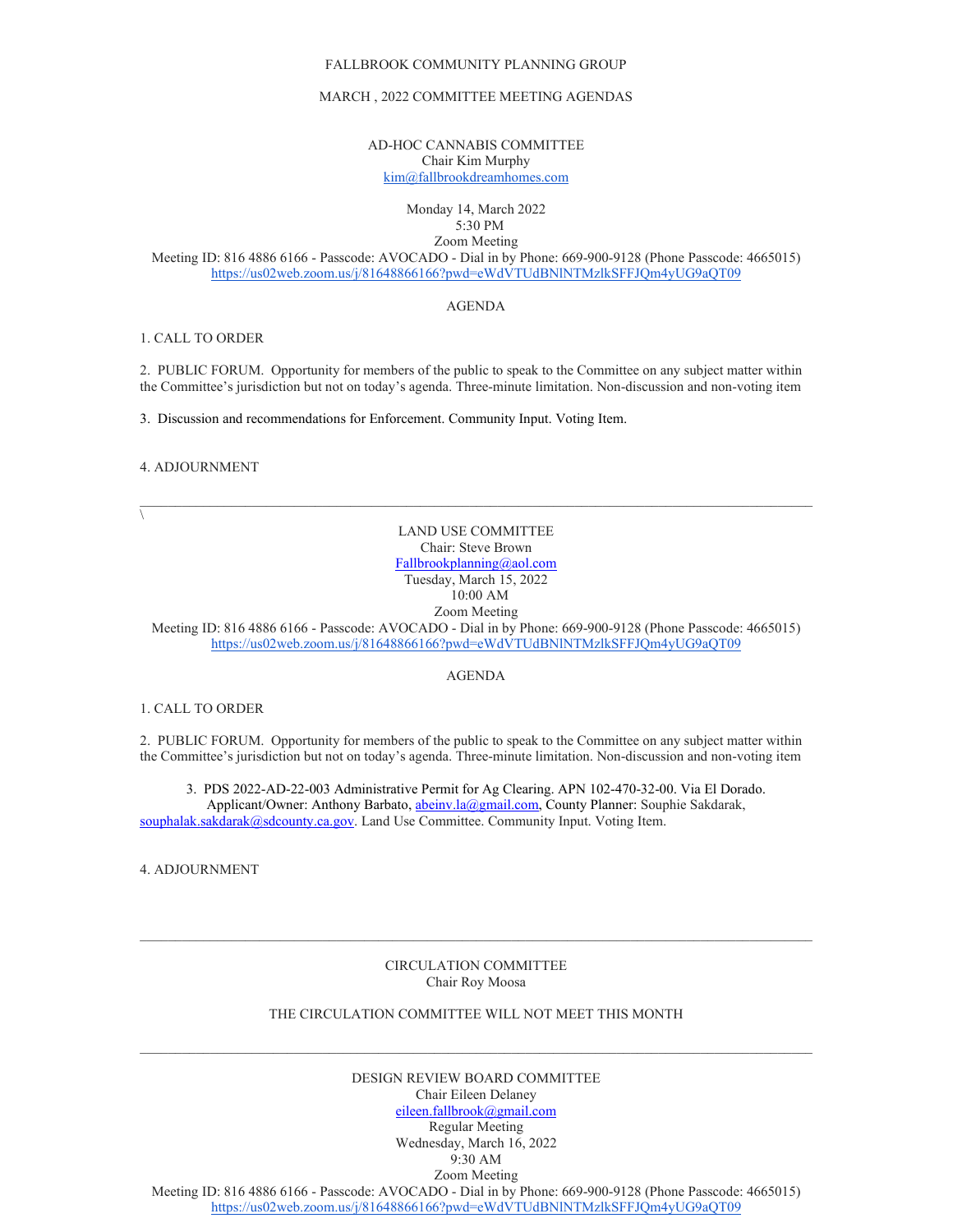# 1. CALL TO ORDER

2. PUBLIC FORUM. Opportunity for members of the public to speak to the Committee on any subject matter within the Committee's jurisdiction but not on today's agenda. Three-minute limitation. Non-discussion and non-voting item.

3. Request for a Minor Deviation for a new sign for Cricket. APN: 104-201-22-00 Location: 1352 Mission Rd. Fallbrook. Applicant/Contact: Peter Lapsiwala[, peterlapsiwala@permitsandmore.com,](mailto:peterlapsiwala@permitsandmore.com) County Planner: Jenny Tran, [jenny.tran@sdcounty.ca.gov.](mailto:jenny.tran@sdcounty.ca.gov) **Design Review Board Committee.** Community Input. Voting Item.

4. Request for Site Plan Exemption for a handicap ramp & handicapped parking. APN: 103-233-15-00 Location: Boys & Girls Club 445 E. Ivy, Fallbrook. Applicant/Contact: Preston Ball, preston.pbd@cox.net,760- 717-0031. County Planner[: AJ.Aziz@sdcounty.ca.gov.](mailto:AJ.Aziz@sdcounty.ca.gov) **Design Review Board Committee**. Community Input. Voting item.

5. Request for Site Plan Exemption for a 48 inch high open pole fence. APN: 103-134-09-00. Location; Bonita Market, N. Main Ave., Fallbrook. Applicant/Contact: Roberto Ricardez, Robert.45@icloud.com. County Planner: Vicky Doan, [Vicky.doan@sdcounty.ca.gov.](mailto:Vicky.doan@sdcounty.ca.gov) **Design Review Board Committee.** Community Input. Voting Item

6. Request for Site Plan Exemption for a sign. Location: Fallbrook Healthcare District, Brandon St. Fallbrook. Contact: Rachel Mason[, rmason@fallbrookhealth.org](mailto:rmason@fallbrookhealth.org) County Planner: Vanessa Pash, [Vanessa.pash@sdcounty.ca.gov.](mailto:Vanessa.pash@sdcounty.ca.gov) **Design Review Board Committee.** Public Input. Voting Item.

7. Fallbrook Design Guidelines Update. County Planner: Tim Vertino[, timothy.vertino@sdcounty.ca.gov,](mailto:timothy.vertino@sdcounty.ca.gov) Community Input. Non-voting item.

 $\mathcal{L}_\mathcal{L} = \{ \mathcal{L}_\mathcal{L} = \{ \mathcal{L}_\mathcal{L} = \{ \mathcal{L}_\mathcal{L} = \{ \mathcal{L}_\mathcal{L} = \{ \mathcal{L}_\mathcal{L} = \{ \mathcal{L}_\mathcal{L} = \{ \mathcal{L}_\mathcal{L} = \{ \mathcal{L}_\mathcal{L} = \{ \mathcal{L}_\mathcal{L} = \{ \mathcal{L}_\mathcal{L} = \{ \mathcal{L}_\mathcal{L} = \{ \mathcal{L}_\mathcal{L} = \{ \mathcal{L}_\mathcal{L} = \{ \mathcal{L}_\mathcal{$ 

# 8. ADJOURNMENT,

# FALLBROOK COMMUNITY PLANNING GROUP PARKS & RECREATION COMMITTEE Chair Stephani Baxter [sbaxter.fcpg@gmail.com](mailto:sbaxter.fcpg@gmail.com)

# THE PARKS & RECREATION COMMITTEE WILL NOT MEET THIS MONTH

**\_\_\_\_\_\_\_\_\_\_\_\_\_\_\_\_\_\_\_\_\_\_\_\_\_\_\_\_\_\_\_\_\_\_\_\_\_\_\_\_\_\_\_\_\_\_\_\_\_\_\_\_\_\_\_\_\_\_\_\_\_\_\_\_\_\_\_\_\_\_\_\_\_\_\_\_\_\_\_\_\_\_\_\_\_\_\_\_\_\_\_\_\_\_\_**

# FALLBROOK COMMUNITY PLANNING GROUP PUBLIC FACILITIES COMMITTEE Chair Roy Moosa 760.723.1181 Wednesday, March 16, 2022 1:00 PM

Zoom Meeting

Meeting ID: 816 4886 6166 - Passcode: AVOCADO - Dial in by Phone: 669-900-9128 (Phone Passcode: 4665015) <https://us02web.zoom.us/j/81648866166?pwd=eWdVTUdBNlNTMzlkSFFJQm4yUG9aQT09>

### 1. CALL TO ORDER

### AGENDA

2. PUBLIC FORUM. Opportunity for members of the public to speak to the Committee on any subject matter within the Committee's jurisdiction but not on today's agenda. Three-minute limitation. Non-discussion and non-voting item

3. PDS2021-ZAP-03-006W2 T-Mobile SD6948A. Resubmittal for a T Mobile Cell Site. Location: 1907 Carriage Lane, Fallbrook. Applicant/Contact: Michael Iacopetti, Michael.iacopetti@sacw.comCounty Planner Souphie Sakdarak, [souphalak.sakdarak@sdcounty.ca.gov.](mailto:souphalak.sakdarak@sdcounty.ca.gov) **Public Facilities Committee**. Community Input. Voting Item.

3. Adjournment